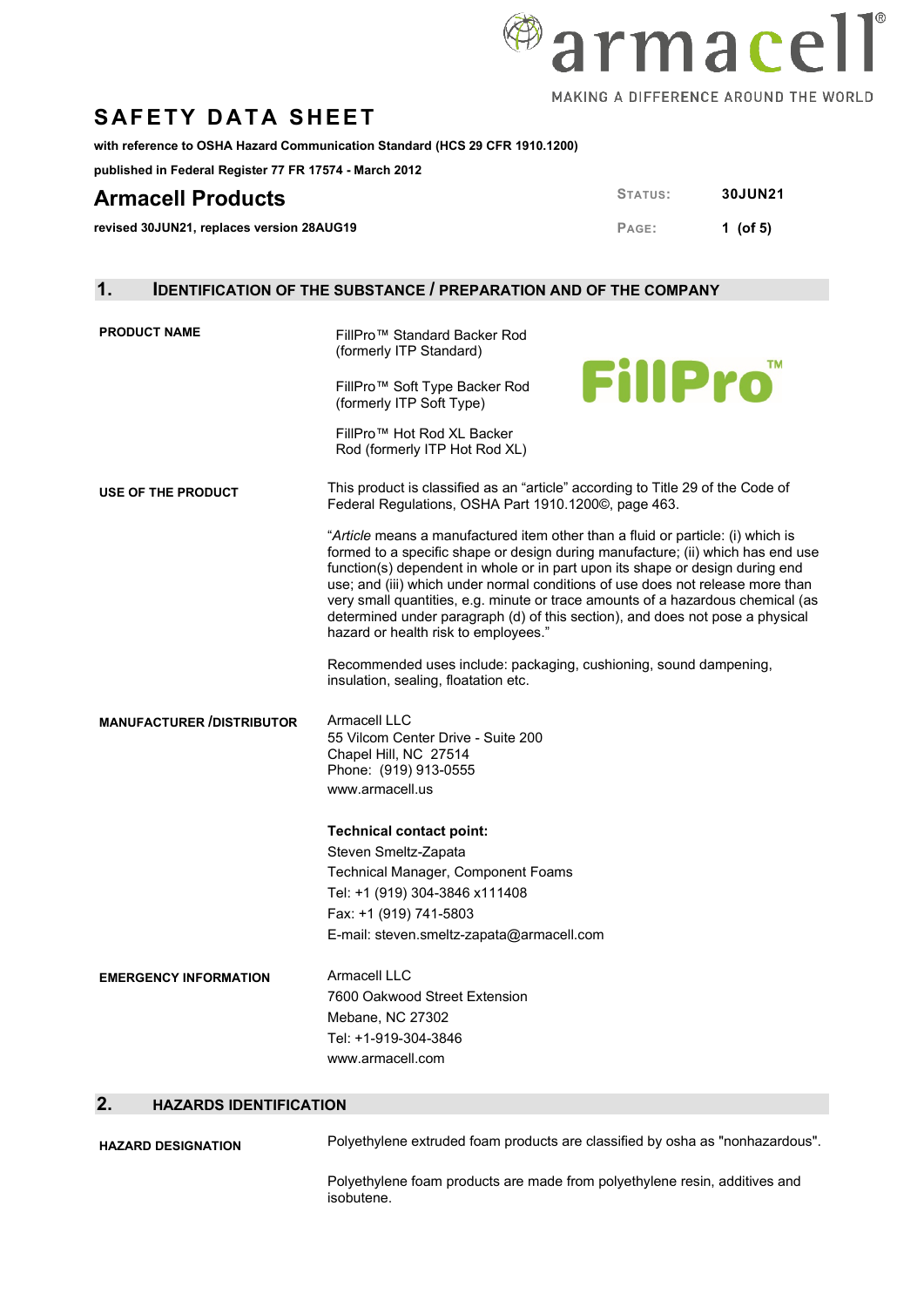**with reference to OSHA Hazard Communication Standard (HCS 29 CFR 1910.1200)** 

**published in Federal Register 77 FR 17574 - March 2012**

| <b>Armacell Products</b>                  | STATUS: | <b>30JUN21</b> |
|-------------------------------------------|---------|----------------|
| revised 30JUN21, replaces version 28AUG19 | PAGE:   | 2 (of 5)       |

Isobutane, a flammable hydrocarbon, is used as a blowing agent. Small traces of this gas may be present in the product. This gas may accumulate at hazardous concentrations above the lower flammable limits (lfl) if large quantities of this product are stored in unventilated areas.

Routes of Exposure:

| Swallowing:             | Choking / Mechanical Blockage                           |
|-------------------------|---------------------------------------------------------|
| <b>Skin Absorption:</b> | Unlikely                                                |
| Inhalation:             | Foam dust may cause irritation to nose, throat or lungs |
| <b>Skin Contact:</b>    | Not irritating to skin contact                          |
| Eye Contact:            | Eye injury or irritation possible from dust             |
| <b>Other Effects:</b>   | Not known                                               |

#### **3. COMPOSITION / INFORMATION ON INGREDIENTS**

**DESCRIPTION** Expanded, closed-cell, cross-linked polyethylene and copolymers of polyethylene foam. Available in rolls, sheets and buns/blocks in various thicknesses and dimensions.

| טווטוטווט.                   |            |            |
|------------------------------|------------|------------|
| Compound                     | Percentage | CAS No.    |
| Polyethylene (PE)            | 75 - 100   | 9002-88-4  |
| Ethylene Vinyl Acetate (EVA) | $0/$ trace | 24937-78-8 |
| Carbon Black                 | $0.5 - 5$  | 1333-86-4  |

| ge | CAS No.   |
|----|-----------|
|    | 9002-88-4 |
|    | 24937-78- |
|    | 1000000   |

#### **4. FIRST-AID MEASURES**

**IN CASE OF INHALATION** Move to fresh air. Seek medical attention if breathing problems persist.

**IN CASE OF SKIN CONTACT** Wash with soap and water.

**IN CASE OF EYE CONTACT** Flush eyes with clean lukewarm water. Consult with a physician.

**IN CASE OF INGESTION** Consult with a physician.

#### **5. FIRE-FIGHTING MEASURES**

1. Polyethylene foam is combustible and should not be exposed to sparks or open flame. Results in class A fire.

2. Fire to be extinguished by using water fog or fine spray. Soak the product with water to cool and smother.

3. Fire will cause dense smoke. Use self-contained breathing apparatus and full protective clothing.

4. Fire will result in intense heat and smoldering. Extinguishment is by cooling with water.

5. Other fire extinguishers (dry chemical, foam or  $CO<sub>2</sub>$  extinguishers) may be used for extinguishment.

6. Chemical/gaseous hazards like CO, CO2 and carbon may be produced from the smoldering substances and fire.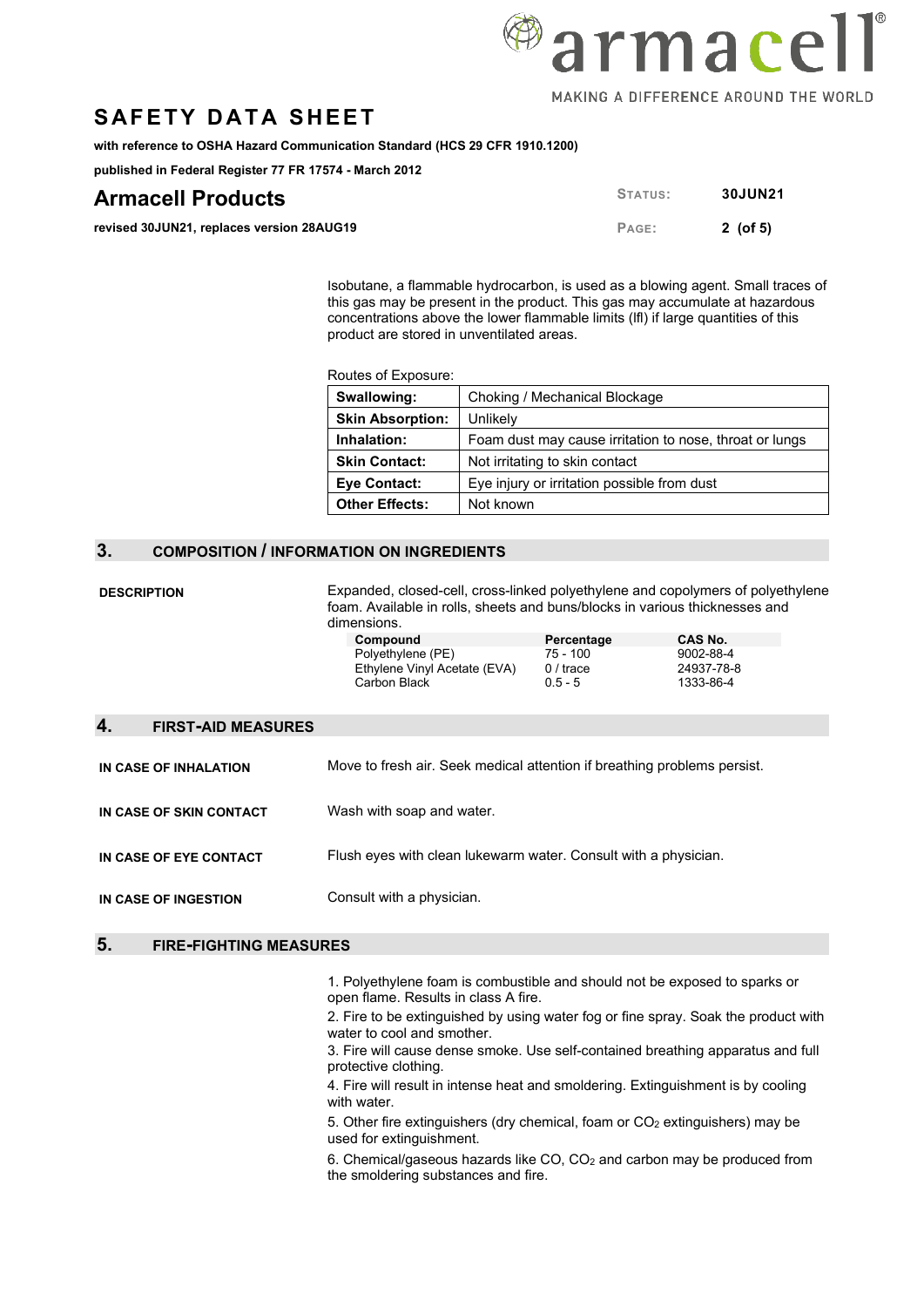# <sup>@</sup>armacell MAKING A DIFFERENCE AROUND THE WORLD

## **SAFETY DATA SHEET**

#### **with reference to OSHA Hazard Communication Standard (HCS 29 CFR 1910.1200)**

**published in Federal Register 77 FR 17574 - March 2012**

| <b>Armacell Products</b>                             |                       | STATUS: | 30JUN21    |
|------------------------------------------------------|-----------------------|---------|------------|
| revised 30JUN21, replaces version 28AUG19            |                       | PAGE:   | $3$ (of 5) |
| 6.<br><b>ACCIDENTAL RELEASE MEASURE</b>              |                       |         |            |
| <b>PERSONAL PRECAUTIONS</b>                          | Not applicable        |         |            |
| <b>ENVIRONMENTAL PRECAUTIONS</b>                     | Not applicable        |         |            |
| <b>METHODS FOR CLEANING UP /</b><br><b>TAKING UP</b> | Take up mechanically. |         |            |

#### **7. HANDLING AND STORAGE**

**HINTS FOR SAFE HANDLING None HINTS FOR PROTECTION AGAINST FIRE AND EXPLOSION** None **HINTS FOR SEPARATION OF IMCOMPATIBLE PRODUCTS** None **FURTHER INFORMATION ON STORAGE CONDITIONS** Can be stored in clean, dry rooms under normal conditions with respect to humidity (50 - 70 %) and surrounding temperature (32 °F - 95 °F) PE foam should be stored in cool, dry and well ventilated locations. Isobutane gas may accumulate around the product. PE foam is incompatible with strong oxidizing agents like, CL<sub>2</sub>, H<sub>2</sub>O<sub>2</sub>, KNO<sub>3</sub>, and H2SO4.

#### **8. EXPOSURE CONTROLS / PERSONAL PROTECTION**

| <b>GENERAL HEALTH MEASURES</b> | Not applicable |
|--------------------------------|----------------|
| <b>RESPIRATORY PROTECTION</b>  | Not applicable |
| <b>HAND PROTECTION</b>         | Not applicable |
| <b>EYE PROTECTION</b>          | Not applicable |

#### **9. PHYSICAL AND CHEMICAL PROPERTIES**

| <b>PHYSICAL STATE</b> | Solid                                                                                               |
|-----------------------|-----------------------------------------------------------------------------------------------------|
| <b>APPEARANCE</b>     | Closed cell foam                                                                                    |
| <b>COLOR</b>          | Black, grey, blue, brown, green, yellow, silver, orange, red, natural, and various<br>other colors. |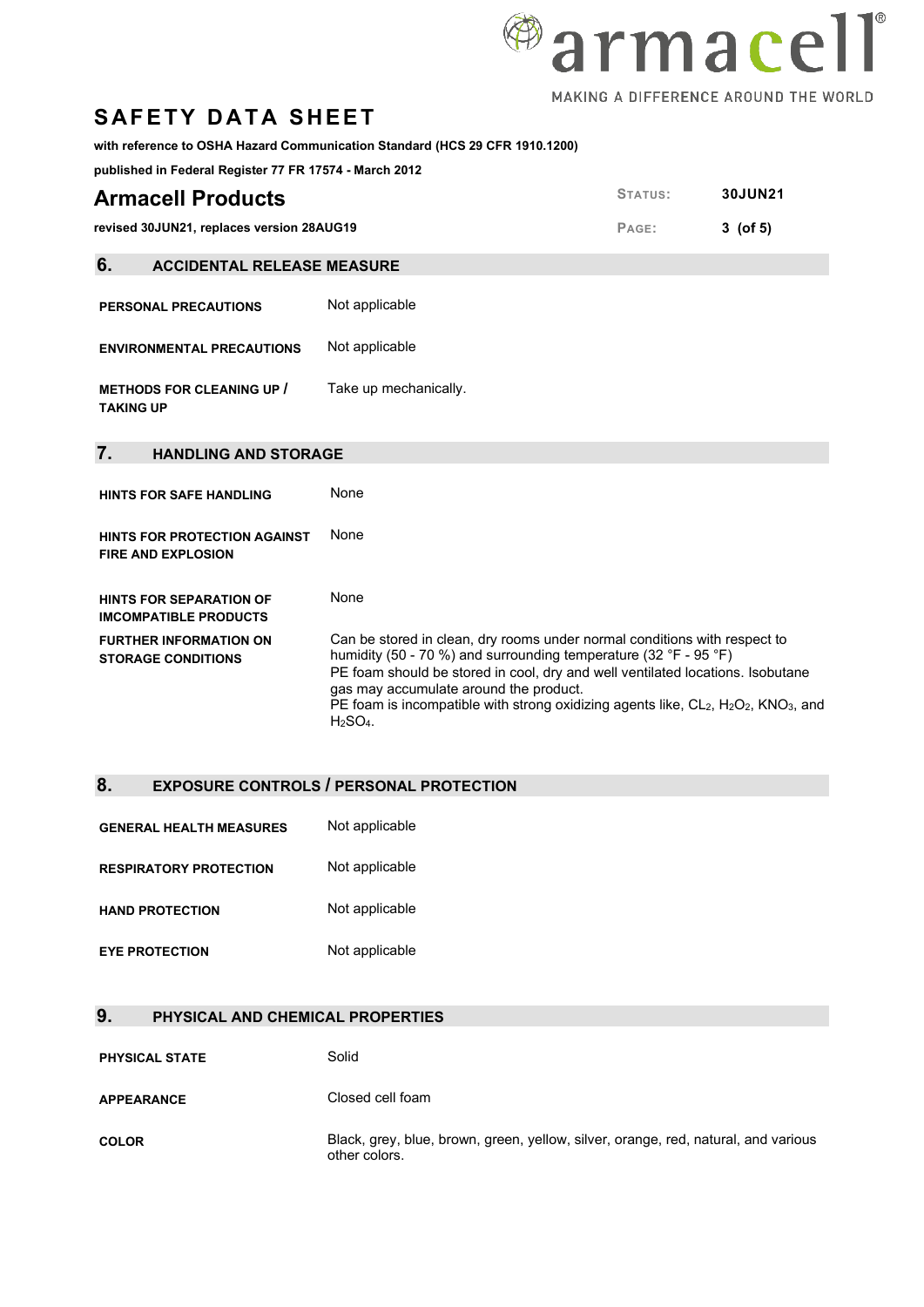

#### **with reference to OSHA Hazard Communication Standard (HCS 29 CFR 1910.1200)**

**published in Federal Register 77 FR 17574 - March 2012**

| <b>Armacell Products</b>                  |                                | STATUS: | 30JUN21  |
|-------------------------------------------|--------------------------------|---------|----------|
| revised 30JUN21, replaces version 28AUG19 |                                | PAGE:   | 4 (of 5) |
| <b>ODOR</b>                               | Characteristic                 |         |          |
| <b>MELTING POINT</b>                      | + 212°F                        |         |          |
| <b>SPECIFIC GRAVITY</b>                   | $0.01 - 0.15$                  |         |          |
| <b>DENSITY</b>                            | $0.5 - 30$ lb./ft <sup>3</sup> |         |          |
| <b>BOILING POINT</b>                      | not applicable                 |         |          |
| <b>LOWER EXPLOSION LIMIT</b>              | not applicable                 |         |          |
| <b>UPPER EXPLOSION LIMIT</b>              | not applicable                 |         |          |
| DENSITY AT 20 °C                          | 1.5 - 30 lb / $ft^3$           |         |          |
| <b>WATER SOLUBILITY (20 °C)</b>           | Insoluble                      |         |          |

| 10.<br><b>STABILITY AND REACTIVITY</b>            |                                         |
|---------------------------------------------------|-----------------------------------------|
| <b>CONDITIONS TO AVOID</b>                        | Avoid open flames.                      |
| <b>HAZARDOUS REACTION</b>                         | No dangerous reactions known.           |
| <b>HAZARDOUS DECOMPOSITION</b><br><b>PRODUCTS</b> | No decomposition if used as prescribed. |
| 11<br><b>TOXICOLOGICAL INFORMATION</b>            |                                         |

**EXPERIENCE MADE IN PRACTICE** When used and handled according to specification, the product does not have any harmful effect according to our experience and knowledge.

PE foam has no carcinogenic substances. It is not listed in: IARC & NTP.

#### **12. ECOLOGICAL INFORMATION**

| <b>ADDITIONAL ECOLOGICAL</b> | The product is classified non-hazardous to waters.       |
|------------------------------|----------------------------------------------------------|
| <b>INFORMATION</b>           |                                                          |
|                              | PE foam does not exhibit any significant biodegradation. |

### **13. DISPOSAL CONSIDERATIONS**

**DISPOSAL PRODUCT** Dispose waste according to applicable local, state and federal regulations.